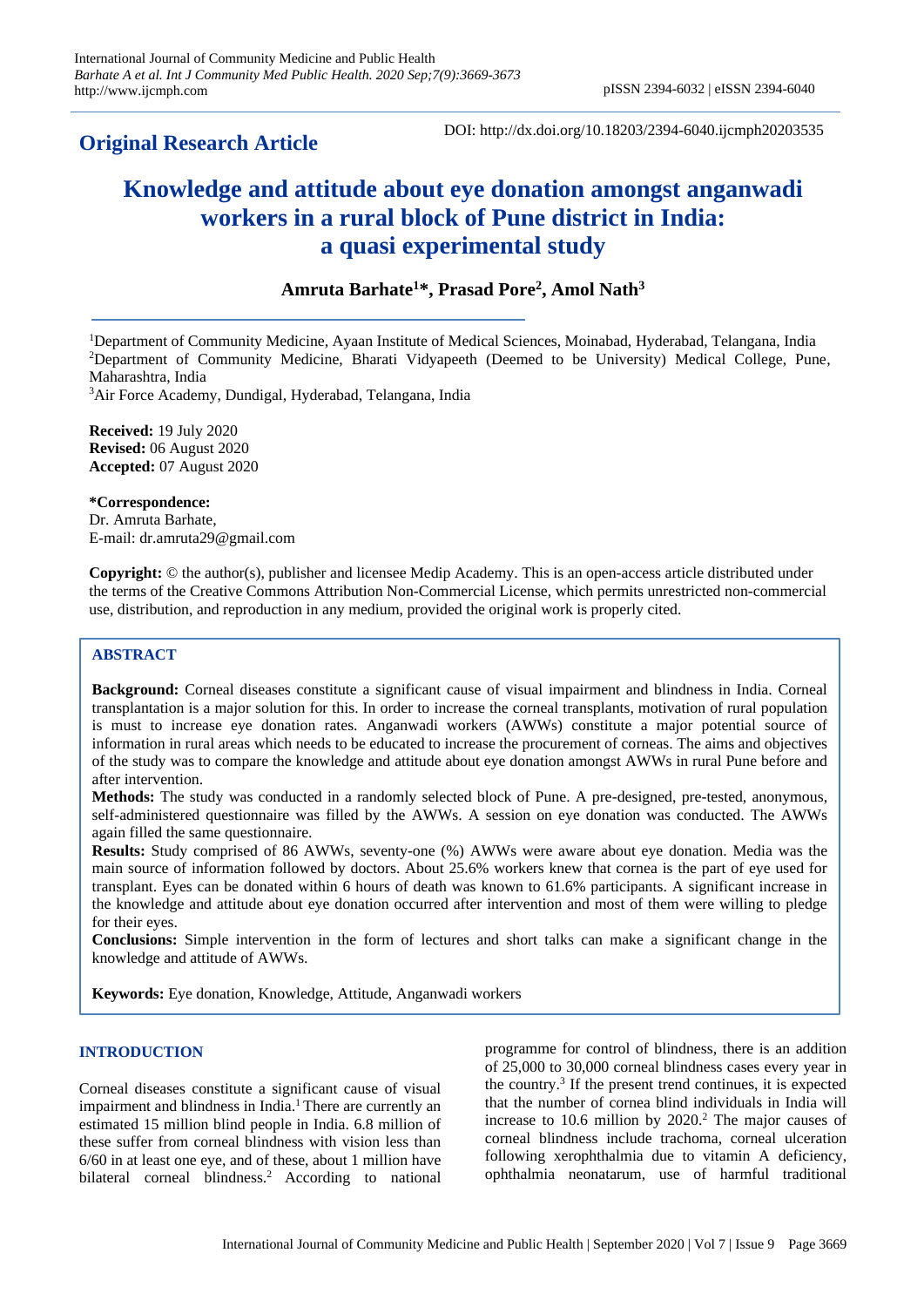medicines, onchocerciasis, leprosy and ocular trauma.<sup>1</sup> Although strategies to prevent corneal blindness are likely to be more cost-effective, visual rehabilitation by corneal transplantation remains a major treatment option for restoring sight among those suffering from corneal blindness.<sup>4</sup> The number of corneal transplants done annually are 25,000 as compared to 1,00,000 transplants required annually in India. $5$  The target for the collection of donated eyes in the year 2017-2018 was 50,000 and achievement was only 18,519.<sup>6</sup> The need, therefore, is to educate the masses about eye donation in an effort to increase the procurement of corneas. $<sup>1</sup>$ </sup>

To increase procurement of corneas, raising the level of public education on eye donation is an important first step.<sup>4</sup>As majority of the population of India lives in the rural region, this section of population is required to be motivated to increase the eye donation rates. Anganwadi workers (AWWs) are native of that village and village level health functionaries working for the betterment of health and nutrition of the village under ICDS programme.<sup>7</sup> This can be a major potential force to increase eye donations in the rural population. Well informed AWWs could be expected to influence eye donation rates. Hence, this study was designed to assess the perception of AWWs towards eye donation and their willingness to pledge and motivate others for eye donation.

#### *Objectives*

To assess the knowledge and attitude about eye donation amongst AWWs in rural Pune. To compare their knowledge and attitude about eye donation before and after intervention.

#### **METHODS**

The study was a quasi-experimental study. Pune district is divided into 14 blocks/tehsils.<sup>8</sup> The study was conducted in Bhor block which was randomly selected from these blocks of rural Pune. The study was approved by the Institutional Ethics Committee. In a monthly meeting of the AWWs of Bhor block; under the supervision of CDPO (Child Development Project Officer), Bhor, all the AWWs were informed about the study and their consent was obtained to participate in the study. The permission of CDPO was obtained before the start of the study.

#### *Study duration*

The study was done for a period of 3 months (August to October 2012).

A pre-designed, pre-tested, anonymous, self-administered questionnaire was used to collect the data. AWWs filled this questionnaire. The questionnaire included questions regarding knowledge of eye donation, source of information, knowledge of corneal transplantation,

awareness of eye banks in general. The questionnaire was developed from the study conducted by Bhandary et al in Malaysia and later on modified according to the current study participants.<sup>9</sup> Questions were administered in local language and translation and back translation was done. The face and content validity of questionnaire was done by subject experts. Adequate time was given to solve the questions. A lecture was given to them regarding knowledge of eye donation, corneal transplantation, precautions taken for eye donation with the help of power point presentation. The question answer session was conducted after the lecture and their doubts regarding eye donation were cleared. The AWWs again filled-in the same questionnaire after the session.

The data collected was entered into master chart and analyzed by using microsoft excel sheet. The responses were compared and statistically analyzed by using Mc Nemar's chi-square test. P value <0.05 was considered significant.

#### **RESULTS**

Study comprised of 86 AWWs from the Bhor block of rural Pune. The age distribution of the AWWs was 20-30 years (11, 12.8%), 31-40 years (36, 41.86%), 41-50 years (20, 23.25%) and 51-60 years (19, 22.09%) with a mean age of  $41\pm9.7$  SD years. Majority of them 76 (88.4%) were Hindu by religion. Most of the AWW 56 (65.12%) were educated above  $10<sup>th</sup>$  standard. It was observed that 91% AWWs had heard about eye donation, media was the main source of information followed by doctors (Figure 1). Eight (9.3%) AWWs had pledged their eyes and 9 (10.5%) had already motivated others for eye donation.



**Figure 1: Distribution of AWWs according to the source of information for eye donation.**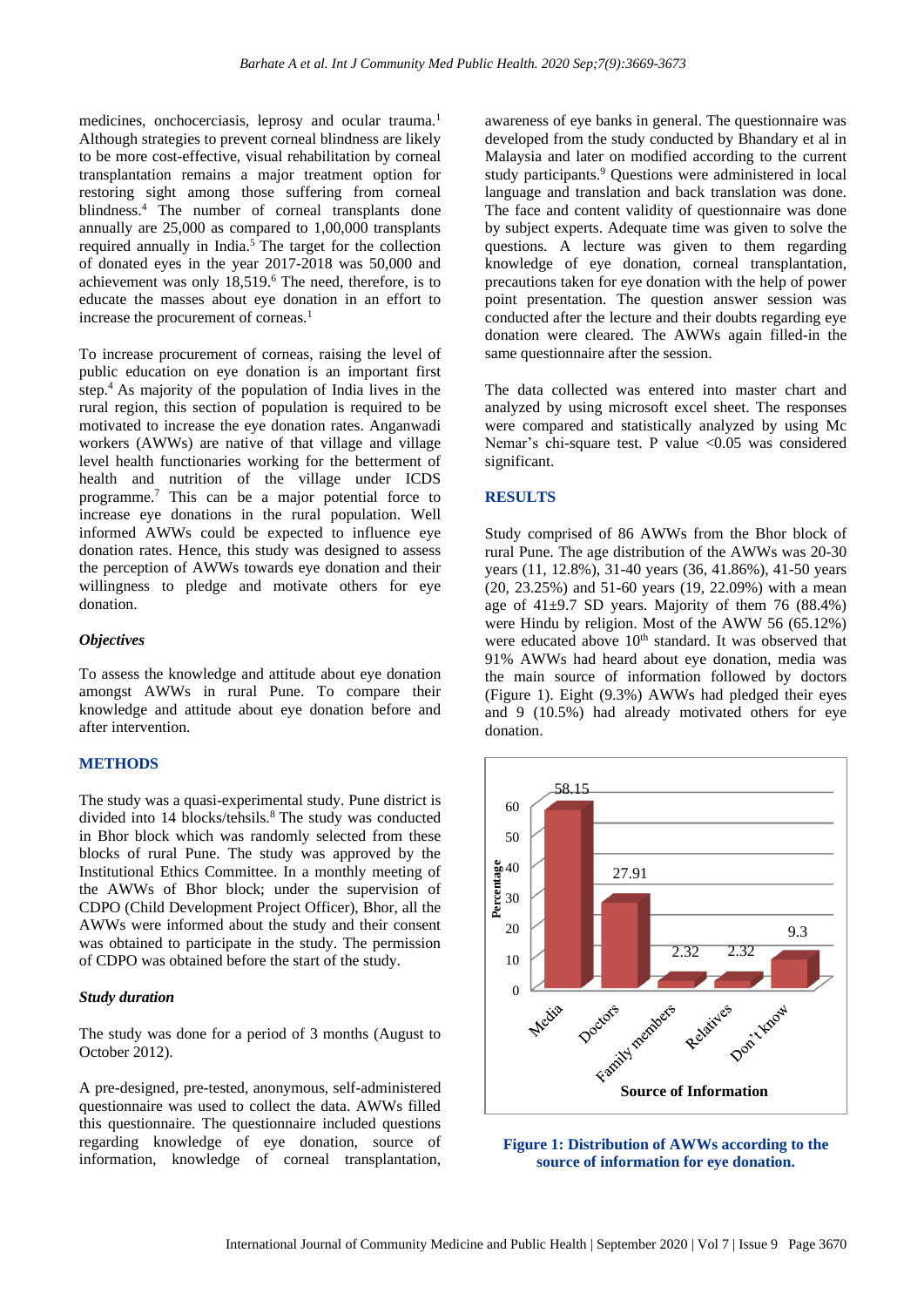| <b>Questions</b>                                                                               | <b>Responses</b>                                    | <b>Pre-test</b><br>N(%) | <b>Post-test</b><br>N(%) | Mc Nemar's<br>$\chi^2$ value | P value |
|------------------------------------------------------------------------------------------------|-----------------------------------------------------|-------------------------|--------------------------|------------------------------|---------|
| When can eyes be<br>donated                                                                    | Correct response (after<br>death)                   | 45 (52.32)              | 58 (67.44)               | 5.33                         | < 0.05  |
|                                                                                                | Wrong response                                      | 41 (47.68)              | 28 (32.56)               |                              |         |
| Whom to contact<br>after death for eye<br>donation                                             | Correct (eye bank)                                  | 43 (50.00)              | 83 (96.52)               |                              | < 0.001 |
|                                                                                                | Others (ophthalm clinics,<br>hospitals, don't know) | 30 (34.89)              | 3(3.48)                  | 36.02                        |         |
| Max time limit for eye<br>donation after death                                                 | Correct response (within 6<br>hours)                | 53(61.6)                | 86 (100)                 | 31.03                        | < 0.001 |
|                                                                                                | Wrong response (>6 hours)                           | 33 (38.4)               | $\mathbf{0}$             |                              |         |
|                                                                                                | Correct response (no)                               | 62(72.10)               | 82 (95.36)               | 18.05                        | < 0.001 |
| Is there any age-<br>criteria for eye<br>donation                                              | Wrong response (yes/don't<br>know)                  | 24 (27.90)              | 4(4.64)                  |                              |         |
| <b>Disfigurement of face</b><br>after eye donation                                             | Correct response (no)                               | 61 (70.93)              | 81 (94.19)               | 16.41                        | < 0.001 |
|                                                                                                | Wrong response (yes/don't<br>know)                  | 25(29.07)               | 5(5.81)                  |                              |         |
|                                                                                                | Correct response (yes)                              | 33 (38.37)              | 82 (95.35)               | 47.02                        | < 0.001 |
| Care of eyes to be<br>taken before eye<br>donation (after death)                               | Wrong response (no/don't<br>know)                   | 53 (68.63)              | 4(4.65)                  |                              |         |
| Part of eye used for<br>transplant                                                             | Correct response (cornea)                           | 22(25.60)               | 81 (94.19)               | 57.02                        | < 0.001 |
|                                                                                                | Wrong response (whole eye,<br>retina, don't know)   | 64 (74.40)              | 5(5.81)                  |                              |         |
| Donor's written<br>consent                                                                     | Correct response (no)                               | 70 (81.40)              | 21 (24.40)               |                              | < 0.001 |
|                                                                                                | Wrong response (yes)                                | 16(18.60)               | 65 (75.60)               | 48.43                        |         |
| If the person has not<br>pledged for eyes, can<br>his relatives donate<br>eyes after his death | Correct response (yes)                              | 63 (73.26)              | 82 (95.35)               | 12.96                        | < 0.001 |
|                                                                                                | Wrong response (no)                                 | 23 (26.74)              | 4(4.65)                  |                              |         |

#### **Table 1: Pre and post-test knowledge of AWWs about eye donation.**

**Table 2: Pre and post-test attitude of AWWs about eye donation.**

| <b>Attitude about eve donation</b>             | <b>Pre-test N</b> $(\%)$ | Post-test N $(% )$ | Mc Nemar's $\chi^2$ value | <b>P</b> value |
|------------------------------------------------|--------------------------|--------------------|---------------------------|----------------|
| Willing to donate eves                         | 49 (56.98)               | 68 (79.07)         |                           | < 0.001        |
| Willing to motivate others for eve<br>donation | 72 (83.72)               | 81 (94.18)         | 3.76                      | < 0.01         |

There was a major difference observed in the knowledge of AWWs before and after educational intervention which was statistically significant (Table 1).

It was observed that 45 (52.32%) AWWs were aware that eye donations were done only after death which significantly increased to 58 (67.44%) after the intervention. The contact place for eye donation is eye bank which was known to only 43 (50.00%) while 30 (34.89%) AWWs felt that hospital and eye clinics can also be contacted, this response increased to 83 (96.52%)

post intervention. Ideally eyes should be removed within 6 hours of death was known to almost all AWWs post intervention. Most of the AWWs knew that there is no age criterion for eye donation and it doesn't cause disfigurement of face.

Only 33 (38.37%) AWWs knew about care of eyes to be taken after death till the eye donation which significantly increased to 82 (95.35%) post intervention. Significantly 81 (94.19%) AWWs got to know that cornea was the transplanted structure after the intervention (p<0.001).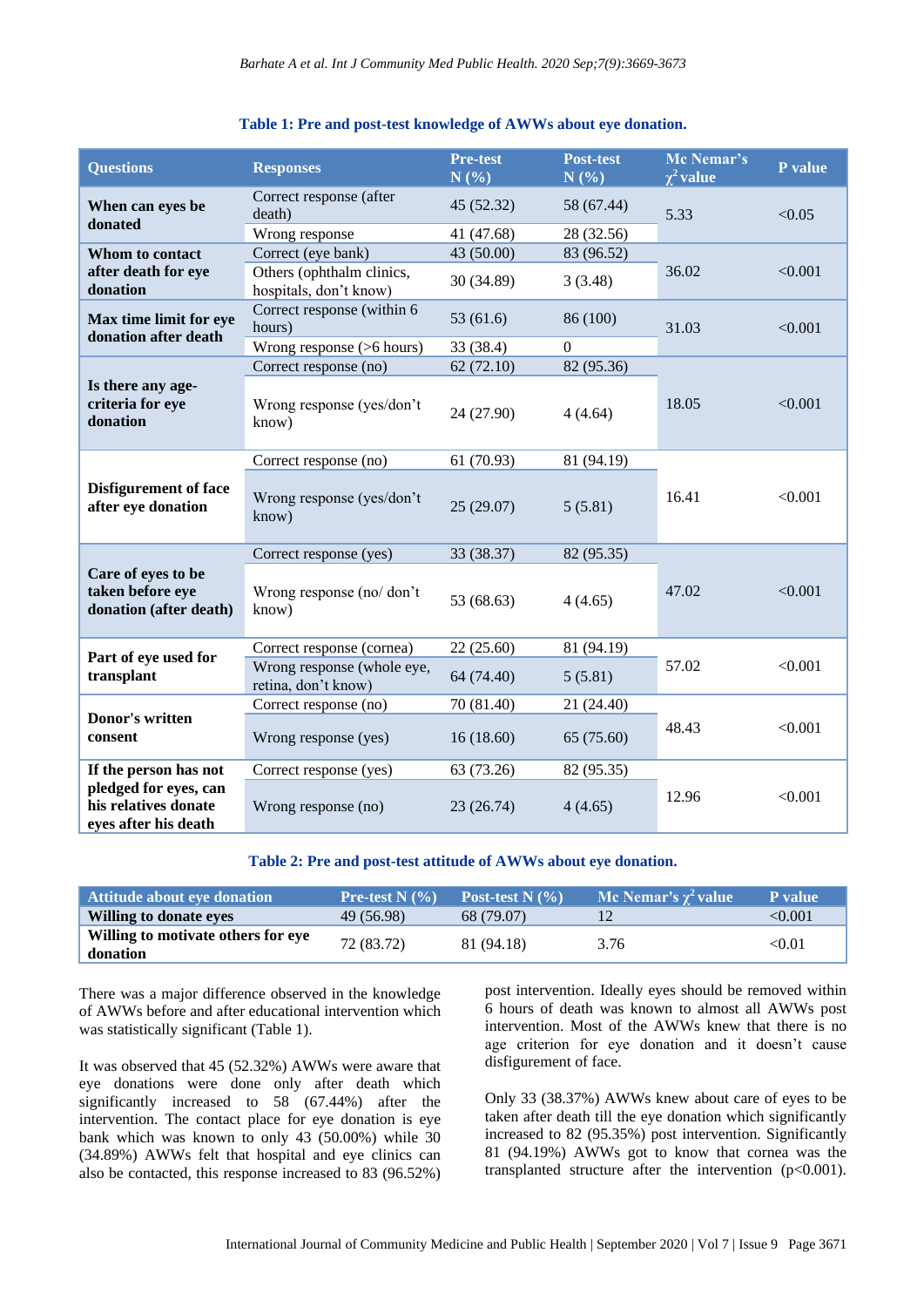Majority of AWWs, opined that donor's consent is mandatory and it should be expressed in written before death which significantly changed after the intervention (p<0.001). Sixty-three (73.26%) AWWs were aware that if a person has not pledged his eyes, his close relatives can donate his eyes after death which changed to 82 (95.35%) post intervention.

There was a significant change in the attitude regarding eye donation due to intervention, most of them were willing to donate eyes and motivate others for eye donation. Nobility in the act of eye donation was the main motivational force according to 45 (52.33%) AWWs (Table 2).

#### **DISCUSSION**

The Indian statistics on eye donation shows that there is shortage of corneas as compared to the persons who are blind due to corneal diseases.<sup>10</sup> Majority of Indian population lives in rural areas and in order to enhance eye donation rates it is necessary to sensitize rural community for eye donation. Awareness studies on eye donation in the Indian population reveal that illiteracy and rural residence are strong predictors of ignorance about eye donation.<sup>11</sup>AWWs are village level health functionaries and if they are educated regarding eye donation, it is expected to increase eye donation rates in rural community.

The mean age of study subjects in the current study was found to be  $41\pm9.7SD$  years similar to a study in Malaysia (37.93 years) and to a study in Gujarat  $(38.17)$ years).<sup>9,12</sup> Our study found that most of the AWWs 56 (65.12%) were educated above  $10<sup>th</sup>$  standard similar to study in Malaysia (61.3%) and more than the study in Gujarat where only 32.4% had completed secondary education.9,12 The current study found that most of the AWWs were aware about eye donation (91.0%) which was similar to the finding in a study conducted among medical students from Haryana (96.6%) and greater than the study conducted in the rural population of Andhra Pradesh (30.7%) and adult population of southern India  $(50.69\%)$ <sup>4,13,14</sup> The higher level of awareness in our study might be due to higher education level of study participants and they are village level health functionaries who work in health sector might be another reason for higher level of awareness. But their level of knowledge regarding eye donation was not optimal.

A study conducted by Bhandary et al shows that the major source of information was mass media (55.4%) which was almost similar to our study (58.2%) and the study in rural population of Andhra Pradesh.<sup>4,9</sup> Mass media can be the best choice to spread the message, so that individuals can understand their roles and responsibilities regarding eye donation.

In the present study, 52.3% study subjects knew that the eyes could be donated after death. It was lower than the

study conducted among medical students by Dhaliwal (79.6%) and by Singh et al (99.4%) but was greater than study by Khan et al  $(47%)$ .<sup>1,10,15</sup> This higher level of knowledge shows that the medical students are better informed. Our study found that 61% of AWWs knew that the eyes should be donated within 6 hours after death which was similar to the study conducted in medical students in Delhi (63.3%) and Haryana (61%).<sup>10,13</sup> This shows that awareness of AWWs regarding time of eye donation which was similar to the medical students may help in getting donated eyes at an optimal time.

In the present study, 72% AWWs were aware that there is no age-criteria for eye donation which was greater than the study by Manhas et al (22%) in OPD patients and it doesn't cause any disfigurement of face (70%) which was greater to that of study in paramedical workers  $(27%)$ .<sup>16,17</sup> This shows that AWWs can be able to alter these misconceptions regarding eye donation in rural community. Our study observed that only 38.3% AWWs knew about care of eyes to be taken after death for donating eyes which changed to 95.3% after intervention. It is a matter of concern as care of eyes should be taken after the eye bank team is been informed of a donor's death in order to get the donated eyes in optimum condition for corneal transplantation.

The current study found that 81.4% of AWWs believed that donor's written consent is required before death for eye donation which later changed after intervention which was similar to study by Khan et al (79.2%) but was greater than the study in nursing college students in Bangalore  $(47.3\%)$ <sup>15,18</sup> and less than the study by Manhas et al (100%) in OPD patients.<sup>16</sup> Donor's consent is not mandatory but the consent of family member/relatives is required after death for eye donation. The study observed that 73.26% AWWs were aware that if the person has not pledged for eyes, his relatives can donate eyes after his death was similar to the study in paramedical workers and greater than the study by Bhandary et al (55.6%), the study by Gupta et al (8.5%) and by Khan et al  $(56.5\%)$ .<sup>9,15,17,18</sup> The AWWs must know about the legal aspects of eye donation as they will motivate and counsel the family members regarding eye donation.

As per the results of present study, most of AWWs (79%) were willing to donate eyes post intervention which was almost similar to the nursing college students in Bangalore (82.9%) but much greater than the study in urban population of Hyderabad  $(44.9\%)$ .<sup>18,19</sup> This indicates that educational intervention amongst AWWs will help in motivating them and the rural community for eye donation. A significant change in knowledge about eye donation post-interventional talk in present study was similar to that of Swathi et al study.<sup>20</sup>

#### *Limitations*

Post-test was taken immediately after the intervention; hence the retention of knowledge about eye donation